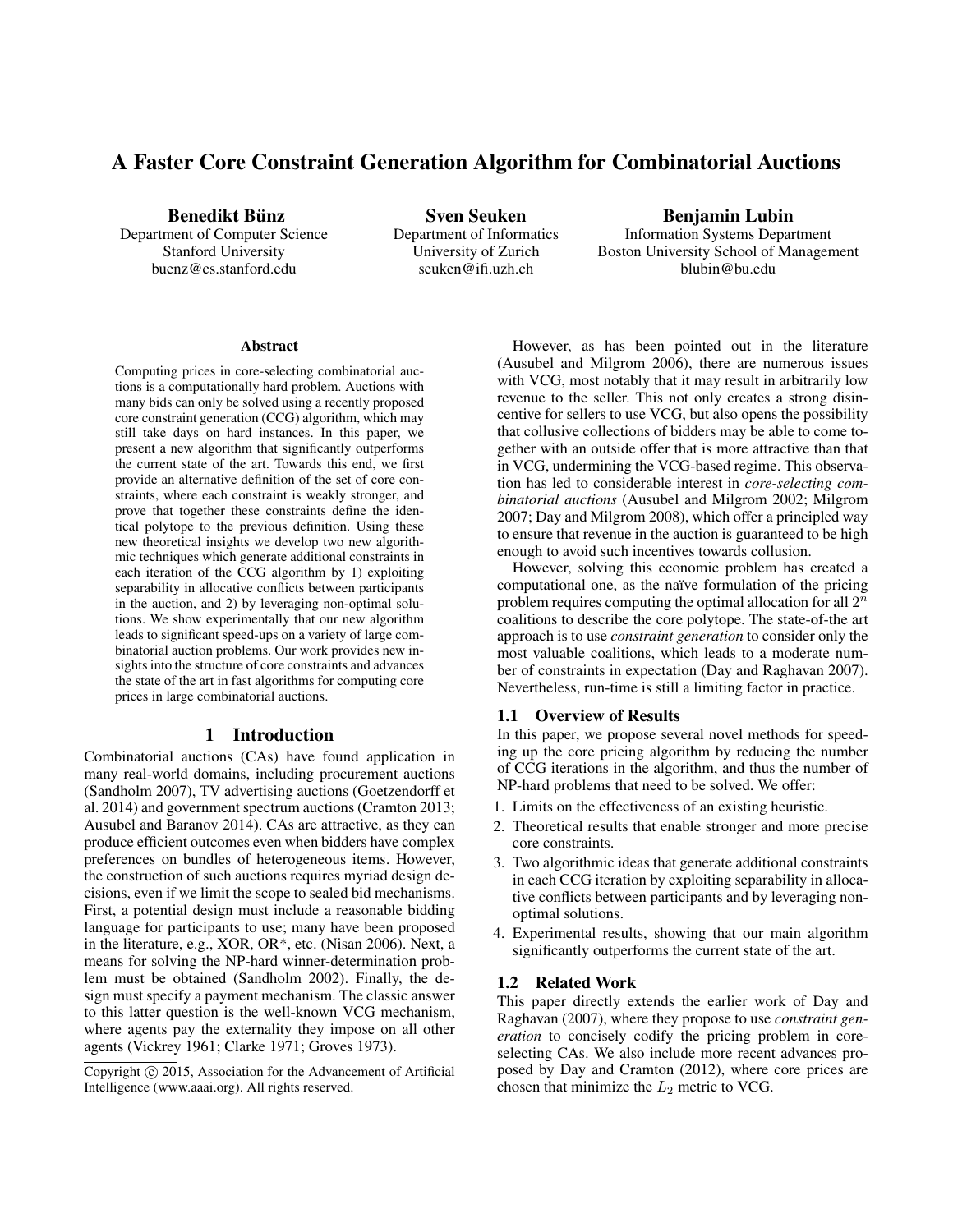The constraint generation method dates back to the 50s, as a way to solve math programs that contain too many constraints to capture directly (Dantzig, Fulkerson, and Johnson 1954; Balinski 1965). Instead of solving the full program at once, the primary problem is solved with only a subset of its constraints yielding a provisional solution. Then a secondary problem is formulated using this provisional solution, the result of which yields either a new constraint for the primary, or a proof that the primary is already correct. The algorithm iterates between the two problems, until such a proof is obtained (Nemhauser and Wolsey 1988). Such methods have found wide applicability in the operations literature in areas such as airline scheduling (Hoffman and Padberg 1993) and portfolio optimization (Künzi-Bay and Mayer 2006).

### 2 Preliminaries

In a *combinatorial auction (CA)*, there is a set G of m distinct, indivisible items, and a set  $N$  of  $n$  bidders. Each bidder  $i$  has a *valuation function*  $v_i$  which, for every bundle of items  $S \subseteq G$ , defines bidder i's value  $v_i(S) \in \mathbb{R}$ , i.e., the maximum amount that bidder  $i$  would be willing to pay for  $S$ . To simplify notation, we assume that the seller has zero value for the items. However, all of our results also hold for settings where the seller has non-zero value for the items (see Day and Cramton (2012) for how to handle reserve prices).

We let  $p = (p_1, ..., p_n)$  denote the payment vector, with  $p_i$ denoting bidder i's payment. We assume that bidders have quasi-linear utility functions, i.e.,  $u_i(S, p_i) = v_i(S) - p_i$ . Bidders may make a non-truthful report about their value function to the mechanism. However, in this paper we do not study the incentive properties of the payment rule, and thus we do not need to distinguish between the agents' true value and their value report. To simplify notion, we use  $v_i$  to denote an agent's report. Additionally, we will assume that bidders use the XOR bidding language, but all of our theoretical results in Section 4 will apply to any bidding langue.

We define an *allocation*  $X = (X_1, \ldots, X_n) \subseteq G^n$  as a vector of bundles, with  $X_i \subseteq G$  being the bundle that i gets allocated. Given an allocation  $X$  and a set of bidders  $A \subset N$ , we let  $X_A$  denote the *sub-allocation* corresponding to the bidders in A. An allocation X is *feasible* if  $X_i \cap X_j =$  $\emptyset$   $\forall i, j \in N, i \neq j$ . We let X denote the set of feasible allocations. With each allocation X we associate a *coalition*  $C(X) = \{i | i \in N, X_i \neq \emptyset\}$ , i.e., those agents that get allocated under  $X$ . We define the total value of allocation  $X$ to agents C as  $V_C(X) = \sum_{i \in C} v_i(X_i)$ .

A mechanism's *allocation rule* maps the bidders' reports to an allocation. We only consider rules that maximize *social welfare*. The winner determination problem (determining the welfare-maximizing allocation) is a combinatorial optimization problem. We denote the solution to this as  $\overline{X}^*$  = arg max<sub>X</sub>  $V_N(X)$ , subject to  $X \in \mathbb{X}$ , when the bids of all bidders are considered in the maximization. When only the bids of the coalition  $C$  shall be considered, we write  $wd(C) = \arg \max_{X} V_C(X).$ 

A *mechanism* specifies an *allocation rule*, defining who gets which goods, and a *payment rule*, defining prices. Together, these define the *outcome*  $O = \langle X, p \rangle$ . An outcome *O* is called *individually rational (IR)* if,  $\forall i$ :  $u_i(X_i, p_i) \geq 0$ .

### 2.1 Core-selecting Combinatorial Auctions

With this background, we are ready to consider appropriate *payment rules* for CAs. The famous VCG mechanism (Vickrey 1961; Clarke 1971; Groves 1973) is an appealing candidate because it is strategyproof (i.e., no individual bidder can benefit from misreporting his value). Unfortunately, in CAs where some items are complements, using VCG may result in an outcome outside of the *core*. Informally, this means that a coalition of bidders is willing to pay more in total than what the seller receives from the current winners. To avoid such undesirable outcomes, recent auction designs have employed payment rules that restrict prices to be in the core (Day and Raghavan 2007; Day and Milgrom 2008).

Formally, given outcome  $O$ , we let the *coalition*  $C_O$  denote the set of bidders who are allocated under outcome O.

Definition 1 (Blocked Outcome and Blocking Coalition). An outcome  $\overline{O}$  is blocked, if (a) it is not individually ratio*nal, or (b) there exists another outcome* O *which generates strictly higher revenue for the seller and for which every bidder in the corresponding coalition*  $C<sub>O</sub>$  *weakly prefers* O *over outcome*  $\overline{O}$ *. The coalition*  $C_O$  *is called a* blocking coalition.

Definition 2 (Core). *An outcome is* in the core *if it is (a) individually rational and (b) not blocked by any coalition.*

We can restrict our attention to allocation rules that are efficient because all inefficient outcomes are not in the core. Thus, it suffices to think about the payments, and the remaining challenge is to find *payments that lie in the core*. Intuitively, the payments for the winners must be *sufficiently large*, such that there exists no coalition that is willing to pay more to the seller than the current winners are paying.

Formally, we let  $W$  denote the set of winners. Given  $W$ and  $p$ , the opportunity cost of already-winning members of the coalition C is  $V_C(X^*) - \sum_{i \in C} p_i$ . Thus, in addition to requiring IR, the condition that  $p$  lies in the core can be expressed as follows (Day and Raghavan 2007):

$$
\sum_{i \in W} p_i \ge V_C(wd(C)) - V_C(X^*) + \sum_{i \in C} p_i \quad \forall C \subseteq N \quad (1)
$$

This means that the core polytope can be defined by having one constraint for each possible coalition  $C \subseteq N$ . The lefthand side (LHS) of each constraint is the sum of the winning payments; the right-hand side (RHS) is the value of the agents in coalition  $C$  for the allocation chosen if only their bids are considered, i.e.,  $V_C(wd(C))$ , minus the opportunity cost of already-winning members of the coalition. Because  $p_i : i \in W \cap C$  appears on both sides, and because  $p_i = 0$ for  $i \notin W$ , the core constraints can also be formulated as:

$$
\sum_{i \in W \setminus C} p_i \ge V_C(wd(C)) - V_C(X^*) \quad \forall C \subseteq N \tag{2}
$$

Note that the core is defined in terms of bidders' true values. However, given that no strategyproof core-selecting CA exists, we must expect that bidders will be non-truthful. Goeree and Lien (2014) have recently shown via a Bayes-Nash equilibrium analysis that the outcome of a core-selecting CA can be outside the true core. Thus, core-selecting CAs only guarantee to produce outcomes in the *revealed core*, i.e., in the core with respect to *reported values.*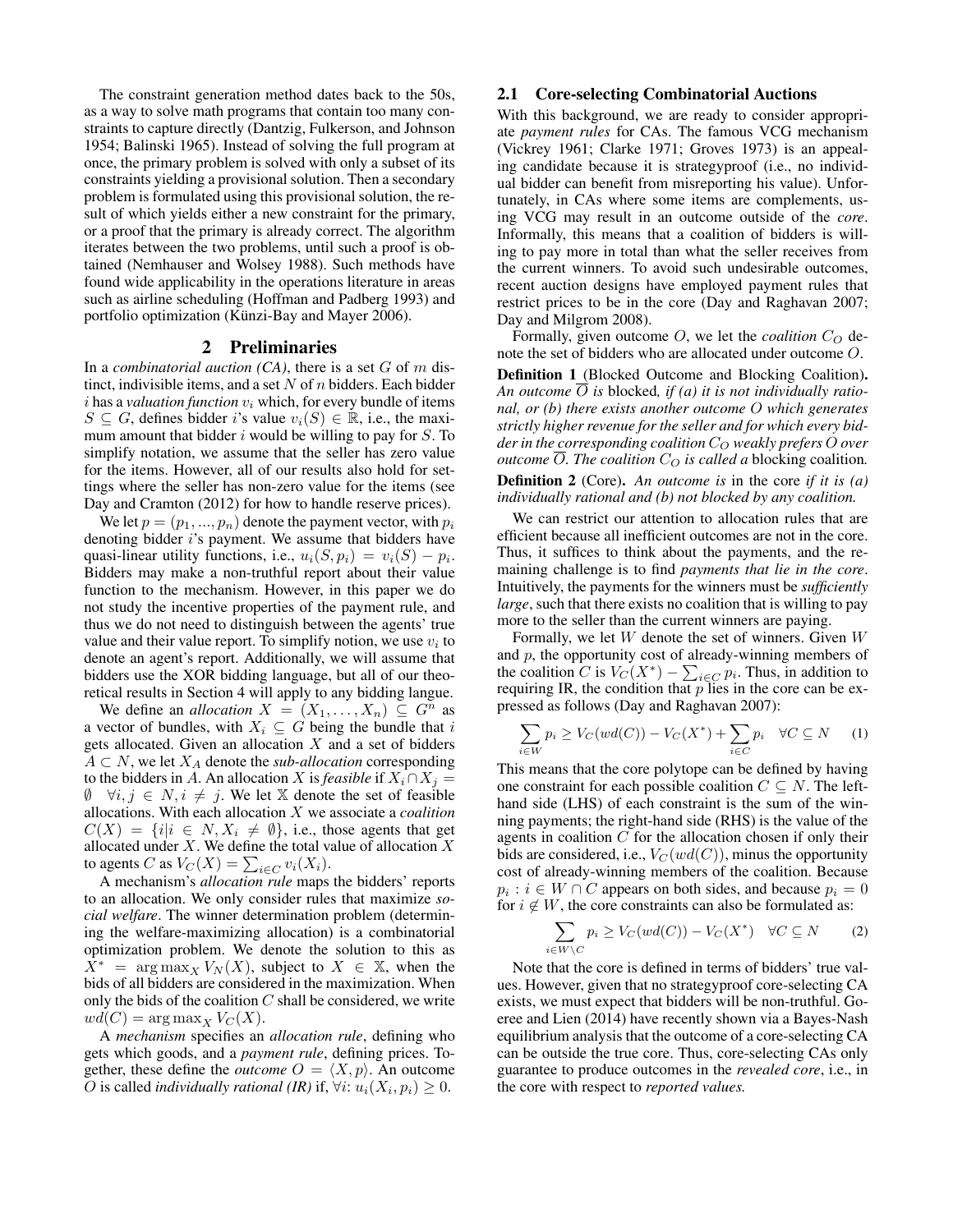#### 2.2 Core Constraint Generation (CCG)

Because the number of core constraints is exponential in  $n$ , it is impossible to enumerate them for even medium-sized CAs. Fortunately, we can often consider only a small fraction of them by using *core constraint generation (CCG)* as described by Day and Raghavan (2007). This iterative method applies the following two steps in each round  $t$ :

- 1. find a candidate payment vector  $p<sup>t</sup>$ , given all core constraints generated so far
- 2. find the *most blocking coalition* (if any), given the current candidate payment vector  $p^t$

The algorithm is initialized using the VCG payments  $p<sup>VCG</sup>$ as the first payment vector. In step (2), the most blocking coalition is the one that maximizes the RHS of constraint set (2), which can be found by solving the following Integer Program (IP):

$$
z(p^{t}) = \max \sum_{i \in N} \sum_{S \subseteq G} v_{i}(S) y_{i}^{S} - \sum_{i \in W} (v_{i}(X_{i}^{*}) - p_{i}^{t}) \gamma_{i} \tag{3}
$$

subject to 
$$
\sum_{S \supseteq \{j\}} \sum_{i \in N} y_i^S \le 1 \quad \forall j \in G
$$
 (4)

$$
\sum_{S \subseteq G} y_i^S \le 1 \quad \forall i \in N \setminus W \tag{5}
$$

$$
\sum_{S \subseteq G} y_i^S \le \gamma_i \quad \forall i \in W \tag{6}
$$

$$
\gamma_i \in \{0, 1\} \quad \forall i \in W \tag{7}
$$

$$
y_i^S \in \{0, 1\} \quad \forall i \in N, S \subseteq G \tag{8}
$$

In this IP, we have two kinds of decision variables. First, for all winners *i*,  $\gamma_i$  is equal to 1 if winner *i* is part of the most blocking coalition. Second, for all i, and all  $S \subseteq G, y_i^S$ is equal to 1 if bidder  $i$  is part of the most blocking coalition and is allocated bundle S. Note that  $v_i(X_i^*)$  denotes bidder i's value for the efficient allocation.

This IP essentially solves the winner determination problem, but where winners' bids are reduced by their respective opportunity cost. The objective  $z(p^t)$  represents the *coalitional value* of the most blocking coalition, i.e., the maximum total payment which the coalition would be willing to offer the seller. If this amount is equal to the current sum of the winners' payments (i.e., if  $z(p^t) = \sum_i p_i^t$ ), then no blocking coalition exists, and the overall algorithm terminates. Otherwise we can utilize constraint set (2) to create the constraint  $\sum_{i\in W\setminus C^\tau} p_i \ge z(p^\tau) - \sum_{i\in W\cap C^\tau} p_i^\tau$ , where  $C^{\tau}$  denotes the coalition identified in round  $\tau$  of the algorithm. This is then added to the following LP, which is solved to find the candidate price vector for the next iteration:

$$
p^t = \arg\min \sum_{i \in W} p_i \tag{9}
$$

subject to 
$$
\sum_{i \in W \setminus C^{\tau}} p_i \ge z(p^{\tau}) - \sum_{i \in W \cap C^{\tau}} p_i^{\tau} \quad \forall \tau \le t \quad (10)
$$

$$
p_i^{\text{VCG}} \le p_i \le v_i(X_i^*) \quad \forall i \in W \tag{11}
$$

This LP will find a new candidate price vector, where each  $p_i$  is lower bounded by i's VCG payment and upperbounded by i's bid (which enforces IR). Additionally, the

prices will obey all core constraints (10) that have been added in any prior iteration. Here, the objective of the LP is to minimize total bidder payments, which Day and Raghavan (2007) argued reduces the total potential gains from deviating from truth-telling. However, this by itself does not result in a unique price vector. Parkes, Kalagnanam, and Eso (2001) originally introduced the idea of finding payments that minimize some distance metric to VCG payments. Following this idea, Day and Cramton (2012) proposed to minimize the  $L_2$  norm to VCG by solving a Quadratic Program (QP), which produces a unique price vector in every iteration of the algorithm. This is also the approach taken in practice for the most recent spectrum auctions in the UK, the Netherlands, and Switzerland. For this reason, we also minimize the  $L_2$  norm as a secondary objective in our experiments.

## 3 The Max-Traitor Heuristic

In running CCG, it is often the case that multiple blocking coalitions have the same coalitional value, and thus we have a choice over which specific core constraint to add in a particular iteration. Day and Cramton (2012) briefly mention in their appendix that it might be helpful to minimize the cardinality of  $W \setminus C$  as a secondary objective when searching for the most blocking coalition. This is equivalent to maximizing  $W \cap C$ , i.e., the number of winners in C, which we henceforth call *traitors*. We use the term *Max-Traitor heuristic* to refer to the algorithm that generates constraints with a maximal number of traitors (given the same coalitional value).

One intuition as to why this heuristic may be helpful is that it will decrease the number of variables in a generated constraint, thereby strengthening it. We will build upon this intuition to strengthen the core constraints themselves in Section 4. The following example demonstrates why the Max-Traitor heuristic can be useful:

Bidder 1: 
$$
\{A\}=10
$$
 Bidder 3:  $\{C\}=10$   
Bidder 2:  $\{B\}=10$  Bidder 4:  $\{A,B\}=6$ 

Bidders 1, 2 and 3 form the winning coalition with a total value of 30. Two different coalitions with coalitional value 6 are available:  $\{4\}$  and  $\{3, 4\}$ . The former coalition, which contains no traitors, induces the constraint:

$$
p_1 + p_2 + p_3 \ge 6 \tag{12}
$$

resulting in provisional payments of (2,2,2,0) when first minimizing the sum of all payments, and then minimizing the  $L_2$  metric to VCG. The coalition  $\{3, 4\}$ , which contains a traitor (Bidder 3), induces the constraint:

$$
p_1 + p_2 \ge 6\tag{13}
$$

This constraint is stronger, as it contains fewer variables, and immediately leads to the final core payments of (3,3,0,0).

Day and Cramton (2012) state in their appendix that among their test cases, maximizing the set of traitors never led to constraints that were *non-binding* at termination of the algorithm. However, we have been able to identify examples where the heuristic produces non-binding constraints. We now provide a representative example of how this occurs.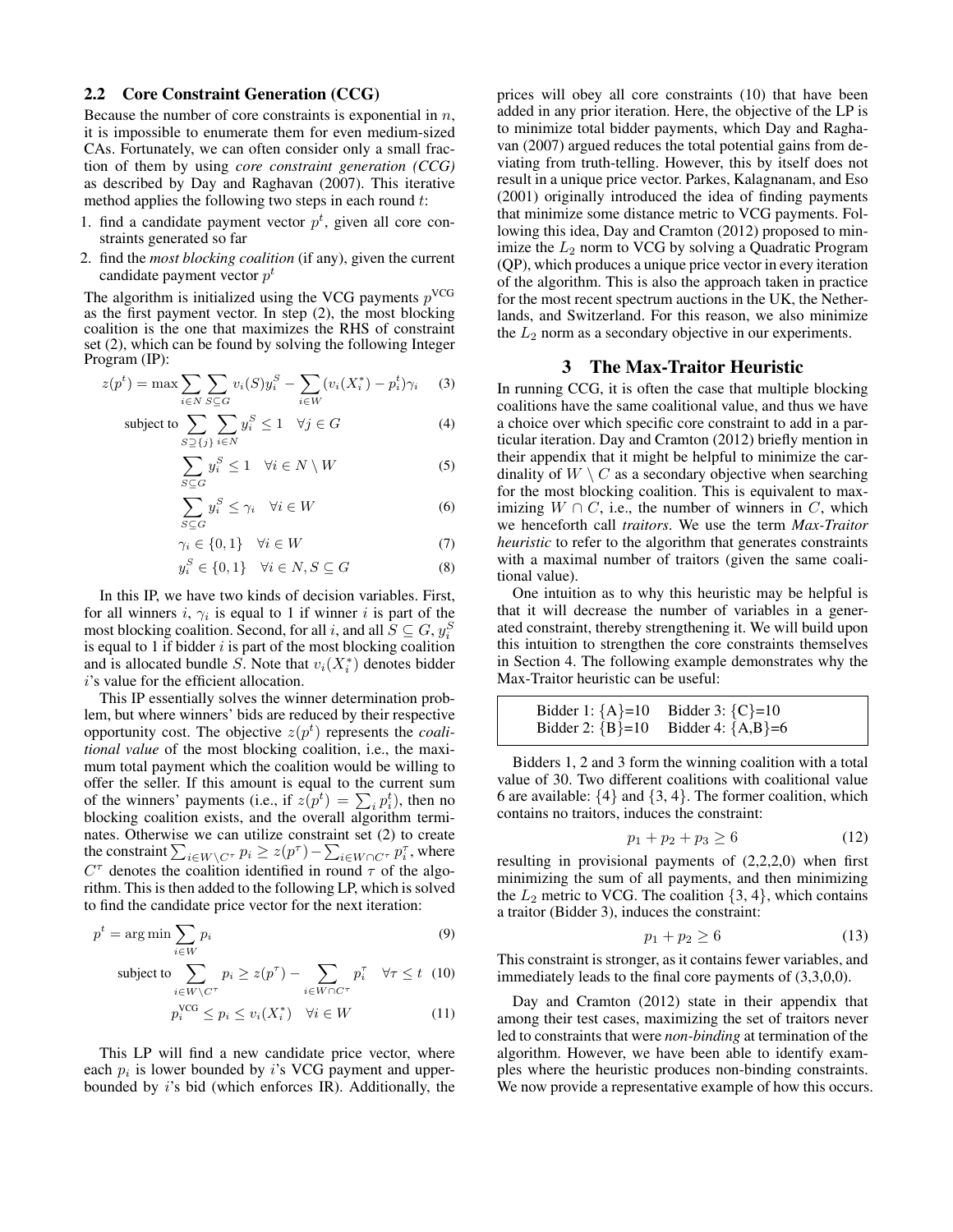| Bidder 1: ${A} = 10$                         | Bidder 5: ${A,B,C,D,E} = 12$ |
|----------------------------------------------|------------------------------|
| Bidder 2: ${B} = 10$                         | Bidder 6: ${A,B,E} = 8$      |
| Bidder 3: ${C} = 10$<br>Bidder 4: ${D} = 10$ | Bidder 7: ${C,D,E} = 8$      |

Bids {1,2,3,4} form the winning allocation with a value of 40. The VCG payments in this example are 0 for all bidders. The unique most blocking coalition consists of Bidder 5 and has a coalitional value of 12, which is higher than the current total payments of 0. Thus, the generated constraint is:

$$
p_1 + p_2 + p_3 + p_4 \ge 12. \tag{14}
$$

This leads to the payment vector (3,3,3,3,0,0,0). Next, the algorithm finds the blocking coalition consisting of  $\{1,2,7\}$ with a coalitional value of 14, which is higher than the current total payments of 12. The generated constraint is:

$$
p_3 + p_4 \ge 8\tag{15}
$$

This leads to the payment vector  $(2,2,4,4,0,0,0)$ .

Next, the blocking coalition  $\{3, 4, 6\}$  with coalitional value 16 is selected, again with value greater than the current payments of 12, and leading to the constraint:

$$
p_1 + p_2 \ge 8\tag{16}
$$

This produces the final payment vector (4,4,4,4,0,0,0). There does not exist a blocking coalition at this payment vector, so the algorithm terminates. However, the constraint (14) ends up being non-binding, even though we employed the Max-Traitor heuristic. Note that this is a representative example and not a corner case. Nevertheless, Max-Traitor is often effective at reducing the run-time of the CCG algorithm, yet, our algorithm dominates it (see Section 6).

## 4 Theoretical Results

#### 4.1 Core of Non-Blocking Allocations

The core of an auction is generally defined in terms of coalitions. We now extend this definition to allocations. First, recall the definition we provided in Section 2.1:

$$
\text{(C1): } \sum_{i \in W \setminus C} p_i \ge V_C(wd(C)) - V_C(X^*) \quad \forall C \subseteq N \quad (17)
$$

We now formulate this constraint set in terms of allocations.

(C2): 
$$
\sum_{i \in W \setminus C(X)} p_i \ge V_{C(X)}(X) - V_{C(X)}(X^*) \quad \forall X \in \mathbb{X}
$$
 (18)

We call any allocation  $X$  for which this constraint is violated a *blocking allocation*. Proposition 1 shows that the constraint set  $(C2)$  describes the same core prices as  $(C1)$ .

Proposition 1 (Core of Non-Blocking Allocations). *The two sets of constraints (C1) and (C2) describe the same core.*

*Proof.* We will show that each constraint in  $(C1)$  is implied by one constraint in  $C(2)$  and vice versa. Therefore, the two constraint sets describe the same core polytope.

" $(C2) \implies (C1)$ ": Every constraint in  $(C1)$  corresponds to a coalition  $C$ . For every such  $C$ , there exists an allocation X such that  $X = wd(C)$ . Thus, every constraint in  $(C1)$ also exists in  $(C2)$ .

" $(C1) \implies (C2)$ ": Every constraint in  $(C2)$  corresponds to an allocation  $X$  which in turn corresponds to a coalition  $C(X)$ . Because  $(C1)$  contains one constraint for every coalition, it also contains one for the coalition  $C(X)$ . Because the winner determination algorithm selects the valuemaximizing allocation for a given coalition, we know that  $V_{C(X)}(wd(C(X))) \geq V_{C(X)}(X)$ . Thus, the constraint corresponding to coalition  $C(X)$  in  $(C1)$  is weakly stronger than the corresponding constraint in  $(C2)$ . П

Remark 1. *The existence of a blocking allocation implies the existence of a blocking coalition and vice versa.*

## 4.2 Core Conflicts

Let us now re-consider the first example from Section 3, and the constraint (12) that was generated through the coalition {4}. The constraint implicitly assumes that Bidder 4 cares about Bidder 3's payment, even though the allocations from Bidder 3 and Bidder 4 are not in conflict. In fact, Bidder 3 is only interested in good C, and Bidder 4 has 0 value for good C. Thus, Bidder 4 is indifferent to Bidder 3's payment. We will now show that we can formalize this intuition and generate a more powerful set of core constraints.

We say that an allocation  $X<sup>1</sup>$  is *in conflict with* an allocation  $X^2$  if it is not feasible to simultaneously realize the two allocations  $X^1$  and  $X^2$ ; otherwise we say that  $X^1$  is *not in conflict with*  $X^2$ . We now define the analogous concept for winners. For a winner i, we let  $X_i^*$  denote winner i's allocation. We we say that  $i$  is *in conflict with* allocation  $X$  if it is not feasible to simultaneously realize  $X_i^*$  and  $X$ ; otherwise we say that i is *not in conflict with* X.

Observe that in the example discussed above, winners 1 and 2 are in conflict with the allocation corresponding to Bidder 4, while winner 3 is not.

As we have seen, some *blocking allocations* are not in conflict with all winners W. We let  $W_X \subseteq W$  denote the set of all winners who *are* in conflict with an allocation X. By dropping the non-conflicted winners from the left side of the constraints in set  $(C2)$ , we get the following set of weakly stronger constraints:

(C3): 
$$
\sum_{i \in W_X \setminus C(X)} p_i \ge V_{C(X)}(X) - V_{C(X)}(X^*) \quad \forall X \in \mathbb{X} \quad (19)
$$

The following theorem shows that  $(C3)$  still describes the same core polytope as  $(C1)$  and  $(C2)$ . In Section 5, we will show that this insight is valuable, because it enables us to generate, for any blocking allocation, a weakly stronger core constraint while preserving the core polytope.

Theorem 1 (Weakly Stronger Core Constraints). *The two sets of constraints* (C2) *and* (C3) *describe the same core.*

*Proof.* We follow the same structure as in the previous proof:

" $(C3) \implies (C2)$ ": For each constraint in  $(C2)$  there is a corresponding constraint in  $(C3)$  defined on the same allocation X. If all winners in  $W \setminus C(X)$  are in conflict with  $X$ , then the two constraints are the same. If there exist winners in  $W \setminus C(X)$  that are not in conflict with X, then we have strictly fewer variables on the LHS of the constraint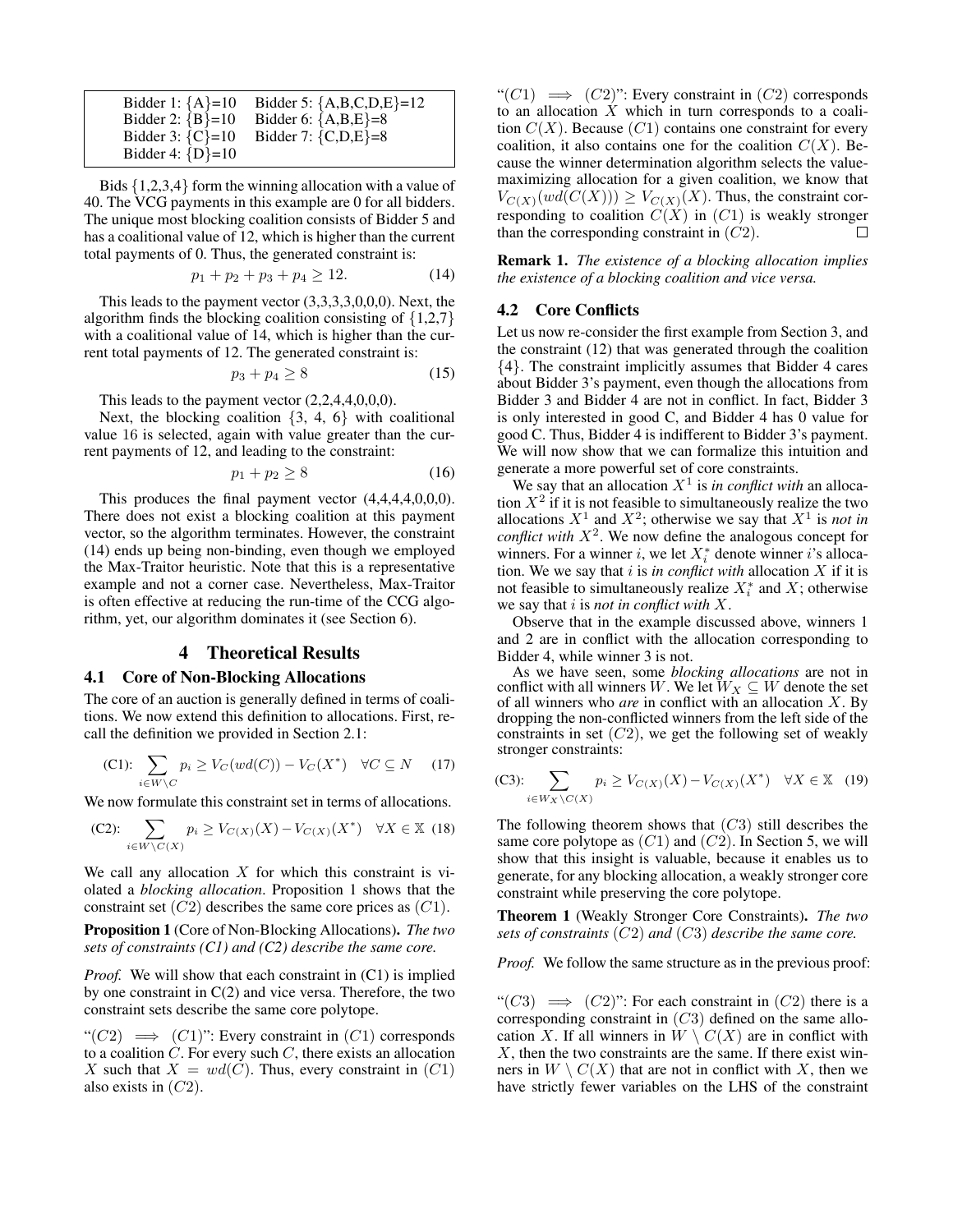in  $(C3)$  but the same (constant) terms on the RHS. Because payments are positive and additive, the constraint in  $(C3)$  is strictly stronger. In both cases, the constraint in  $(C3)$  implies the constraint in  $(C2)$ .

" $(C2) \implies (C3)$ ": Each constraint in  $(C3)$  corresponds to some allocation X. We let  $\bar{X} = X^*_{W\setminus W_X}$  denote the suballocation of  $X^*$  corresponding to the winners in  $W \setminus W_X$ . Note that because the winners in  $W \setminus W_X$  are not in conflict with X, the allocation  $X \cup \overline{X}$  must be feasible (where we let "∪" denote the natural combination of two sub-allocations). We now consider the constraint in (C2) that corresponds to this allocation  $X \cup \overline{X}$ , for which we can infer the following:

$$
V_{C(X \cup \bar{X})}(X \cup \bar{X}) = V_{C(X)}(X) + V_{C(\bar{X})}(\bar{X})
$$
(20)

$$
= V_{C(X)}(X) + V_{W\setminus W_X}(X^*) \tag{21}
$$

Since  $C(X \cup X) = C(X) \cup (W \setminus W_X)$  we can infer the following on the opportunity value of  $C(X \cup \overline{X})$ 

$$
V_{C(X \cup \bar{X})}(X^*) \le V_{C(X)}(X^*) + V_{W \setminus W_X}(X^*) \tag{22}
$$

We can also infer that

$$
W \setminus C(X \cup \bar{X}) = W \setminus \{(W \setminus W_X) \cup C(X)\}
$$
  
=  $\{W \setminus (W \setminus W_X)\} \setminus C(X) = W_X \setminus C(X)$  (2)

$$
= \{ W \setminus (W \setminus W_X) \} \setminus C(X) = W_X \setminus C(X) \qquad (23)
$$

Putting this all together, we obtain the following:

$$
\sum_{i \in W_X \setminus C(X)} p_i = \sum_{i \in W \setminus C(X \cup \bar{X})} p_i \qquad \text{by (23) (24)}
$$

$$
\geq V_{C(X \cup \bar{X})}(X \cup \bar{X}) - V_{C(X \cup \bar{X})}(X^*) \qquad \text{by (C2)} \quad (25)
$$

$$
\geq V_{C(X)}(X) + V_{W \setminus W_X}X^* - \qquad \qquad \text{by (21)} \quad (26)
$$

$$
(V_{C(X)}(X^*) + V_{W\setminus W_X}(X^*))
$$
 by (22) (27)  
=  $V_{C(X)}(X) - V_{C(X)}(X^*)$  (28)

Thus, the constraint corresponding to  $X \cup \overline{X}$  in (C2) implies the constraint corresponding to X in  $(C3)$ .

The " $(C2) \implies (C3)$ " direction of the proof shows that for any constraint from  $(C2)$  there exists a weakly stronger constraint in (C3) that can directly be constructed. "Small" allocations that are in conflict with only few winners are especially strengthened through (C3).

### 4.3 Splitting up Allocations

Our next result shows that we can split up allocations in the constraint generation process under certain conditions.

**Proposition 2.** *Consider an allocation*  $X \in \mathbb{X}$  *that consists of two separable sub-allocations*  $X_1$  *and*  $X_2$ *, i.e.,*  $X =$  $X_1 \cup X_2$  and  $C(X_1) \cap C(X_2) = \emptyset$ . In constraint set (C3), *if*  $W_{X_1} \cap W_{X_2} = \emptyset$ , then the two constraints corresponding *to*  $X_1$  *and*  $X_2$  *imply the constraint corresponding to*  $X$ *.* 

*Proof.* The constraint generated by  $X_1$  is:

$$
\sum_{i \in W_{X_1} \backslash C(X_1)} p_i \ge V_{C(X_1)}(X_1) - V_{C(X_1)}(X^*) \tag{29}
$$

The constraint generated by  $X_2$  is:

$$
\sum_{i \in W_{X_2} \backslash C(X_2)} p_i \ge V_{C(X_2)}(X_2) - V_{C(X_2)}(X^*)
$$
 (30)



Figure 1: Conflict Graph for "Separability Example."

Because  $W_{X_1} \cap W_{X_2} = \emptyset$  and  $C(X_1) \cap C(X_2) = \emptyset$ , when adding (29) and (30) we obtain the constraint for  $X$ :

$$
\sum_{i \in W_X \setminus C(X)} p_i \ge V_{C(X)}(X) - V_{C(X)}(X^*) \tag{31}
$$

 $\Box$ 

## 5 Algorithmic Ideas

Based on the theoretical results derived in the previous section, we now present two algorithmic ideas that improve upon the standard CCG algorithm. The goal of both ideas is to reduce the number of iterations of the CCG algorithm, whilst not increasing the complexity of each iteration.

## 5.1 Exploiting "Separability"

Our first idea exploits certain structure in the conflicts between the winners and losers to split up core constraints, which we can formally capture via a *conflict graph* (see Figure 1). The conflict graph for a set of winners  $W$  and a blocking allocation X is a bipartite graph  $G = (W, X, E)$  with  $(i, j) \in E$  if and only if winner  $i \in W$  is *in conflict with* the allocation  $X_i$ . If the conflict graph is separable into disconnected components (as in Figure 1), then the corresponding allocation can be split up, and multiple constraints can be generated in one step (as described below).

Consider the example in Figure 1, where the bids of the blocking coalition are modeled as light (yellow) nodes, the winning allocations are modeled as dark (blue) nodes, and conflicts as edges. Assume that the VCG payments lie at the origin. A straightforward application of CCG would find bids  $\{5, 6, 7\}$  as the most blocking coalition with coalitional value of  $4+4+4=12$ , leading to the following constraint:

$$
p_1 + p_2 + p_3 + p_4 \ge 12. \tag{32}
$$

This constraint by itself leads to the payment vector of  $(3,3,3,3,0,0,0)$ . We now see that bids  $\{6, 7\}$  are still blocking, leading to the following constraint:

$$
p_3 + p_4 \ge 8. \tag{33}
$$

The resulting payment vector is  $(2,2,4,4,0,0,0)$ , which is also the final payment vector.

Our first algorithmic idea called *Separability* exploits the separability between the bidders. In particular, in our example, Bid 5 is only in conflict with the allocations of winners 1 and 2, and bids 6 and 7 are only in conflict with the allocations of winners 3 and 4. If we generate one constraint for each separated allocation, we get the following two constraints in one step:

$$
p_1 + p_2 \ge 4 \tag{34}
$$

$$
p_3 + p_4 \ge 8\tag{35}
$$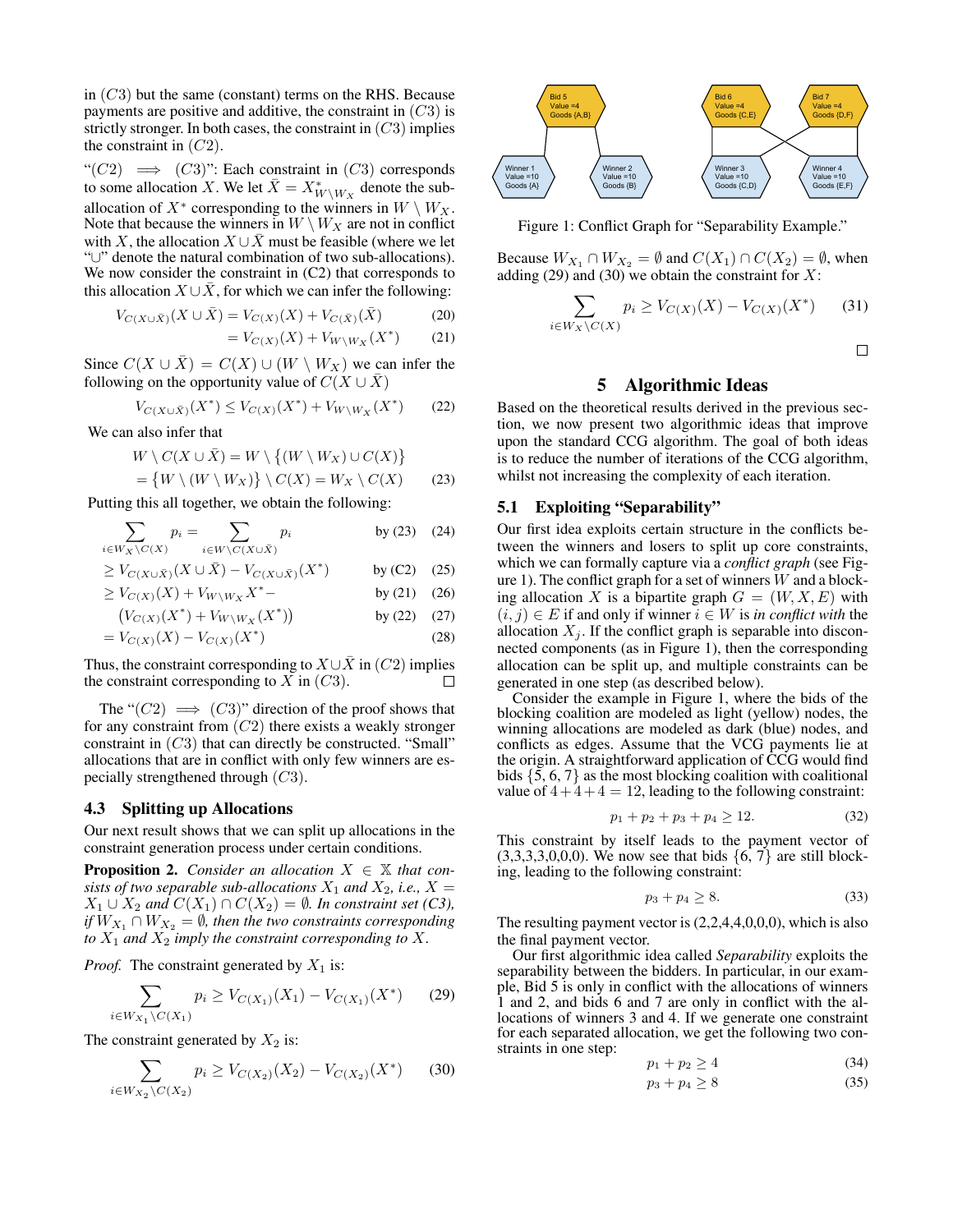Based on Proposition 1 and Theorem 1, we know that the new core constraints (based on allocations instead of coalitions) are not over-constraining the price vector. Furthermore, based on Proposition 2, we know that the split-up of the allocation implies the original constraint  $p_1 + p_2 + p_3 + p_4$  $p_4 \geq 12$ , i.e., we are not under-constraining the price vector. Thus, our algorithm is still guaranteed to terminate with the correct core price vector. Indeed, the resulting payment vector after adding these two constraints is (2,2,4,4,0,0,0). Thus, exploiting the separability of the conflict graph, we reach the final payment vector in just one iteration of the CCG algorithm instead of two. Whenever the conflict graph is separable in the way described, we can add multiple constraints in one step. Note that this does not guarantee that the overall algorithm will necessarily terminate in fewer steps. However, our expectation is that, *on average*, this will reduce the number of CCG iterations, each of which requires the solution of an NP-hard problem (finding a blocking coalition). We will show in Section 6 that the *Separability* idea indeed leads to a significant speed-up of the CCG algorithm.

## 5.2 Exploiting "Incumbent Solutions"

Our second algorithmic technique employs previously discarded intermediate solutions to generate additional constraints that would otherwise not be included. Recall that the CCG algorithm solves an IP in every iteration to find the most blocking coalition, and the optimal solution to this IP then corresponds to one new core constraint. We note that every *feasible*, even *non-optimal* solution to this IP still corresponds to a feasible allocation, which corresponds to a core constraint in constraint set (C2). By Proposition 1, adding additional core constraints based on those allocations, we are still describing the same core polytope. The main idea of "Incumbent Solutions" is to collect all (nonoptimal) blocking incumbents that are found while solving one instance of the IP, and to add all corresponding core constraints at once. The motivation for adding core constraints based on sub-optimal solutions is that these constraints may have been added in later iterations anyway (with some likelihood), and by adding them earlier we can save the corresponding CCG iterations.

Fortunately, the majority of optimization algorithms for solving IPs are tree-search algorithms (e.g., using branchand-bound). These algorithms automatically encounter intermediate solutions while searching for the optimal solution. In our experiments, we use IBM's CPLEX to solve the IPs, and the default branch-and-bound IP-solver automatically collects all incumbent solutions without incurring extra work. We will show in Section 6 that the *Incumbents* idea indeed leads to a significant speed-up of the CCG algorithm.

## 6 Experiments

To test the ideas proposed in Section 5, we ran experiments using CATS (Combinatorial Auction Test Suite) (Leyton-Brown and Shoham 2006). We used each of the standard CATS distributions, as well as a simple legacy distribution from the literature (Sandholm 2002) called *Decay* (aka L4). We varied the number of goods between 128 and 256, and

the number of bids between 100 and 4,000. For each combination of distribution, number of goods and number of bids, we created 50 random CATS instances. In total we created 1,550 instances and ran 9,300 experiments. The experiments were run on a high-performance computer with  $24 \times 2.2$ GHZ AMD Opteron cores and 66 GB of RAM. All mathematical programs were solved using CPLEX 12.6. The total run-time of all experiments was more than 40 days.

## 6.1 Experimental Results

We present our primary results in Table 1. Each row represents a separate distribution, for which we report the number of goods and bids that were used to generate the particular instance. As Day and Raghavan (2007) have shown, the run-time of CCG scales exponentially in the number of bids and goods. Accordingly, the run-times for smaller CATS instances are often negligible. Therefore, Table 1 only includes results for the largest instances we could solve. Note that all problem instances reported in this table are larger than even the largest instances reported by Day and Cramton (2012). Our baseline is the standard CCG algorithm, for which we report the run-time in minutes, averaged over the 50 runs.<sup>1</sup> The standard deviation of the run-times per distribution is provided in parentheses, to give an idea, for each of the distributions, how homogeneous or heterogeneous the problem instances are. Next we present the relative run-time (as a percentage of the baseline run-time) for *Max-Traitor*, *Separability*, *Incumbents*, and *"Separability + Incumbents"*. Note that all algorithms share the same code-base, and only vary regarding which particular constraint(s) they add in each iteration, making this a fair run-time comparison.

The results in Table 1 show that *Max-Traitor* already does somewhat better than standard CCG for most distributions. Next, we see that *Separability* is roughly 50% faster on L4, Matching and Paths, while it leads to only modest improvements on the other three distributions. While *Incumbents* leads to similar speed-ups on L4, Matching and Paths as *Separability*, it is also able to significantly reduce the runtime on Arbitrary, Regions, and Scheduling. But most importantly, we can see (in the last column of Table 1) that *"Separability + Incumbents"* leads to the largest speed-up on four out of the six distributions and is essentially tied with *Incumbents* for the other two. For L4, Matching, and Paths, the combined effect of both ideas is most visible: individually, each idea leads to a run-time reduction between roughly 50% and 60%, but combining the two ideas we are able to bring this percentage down to 28%–33%.

 $1$ Note that this is the run-time for the core constraint generation part of the algorithm only, and does not include the initial run-time for computing VCG prices. We excluded the run-time for computing VCG for two reasons: first, our ideas only affect the core constraint generation part, and thus we are only interested in measuring the resulting speed-up of that part of the algorithm. Second, VCG-prices are just one possible reference point that can be used in core-selecting CAs. Researchers have argued that other reference points could be used, e.g., the origin or well-chosen reserve prices (e.g., Erdil and Klemperer 2010), neither of which would require computing VCG prices.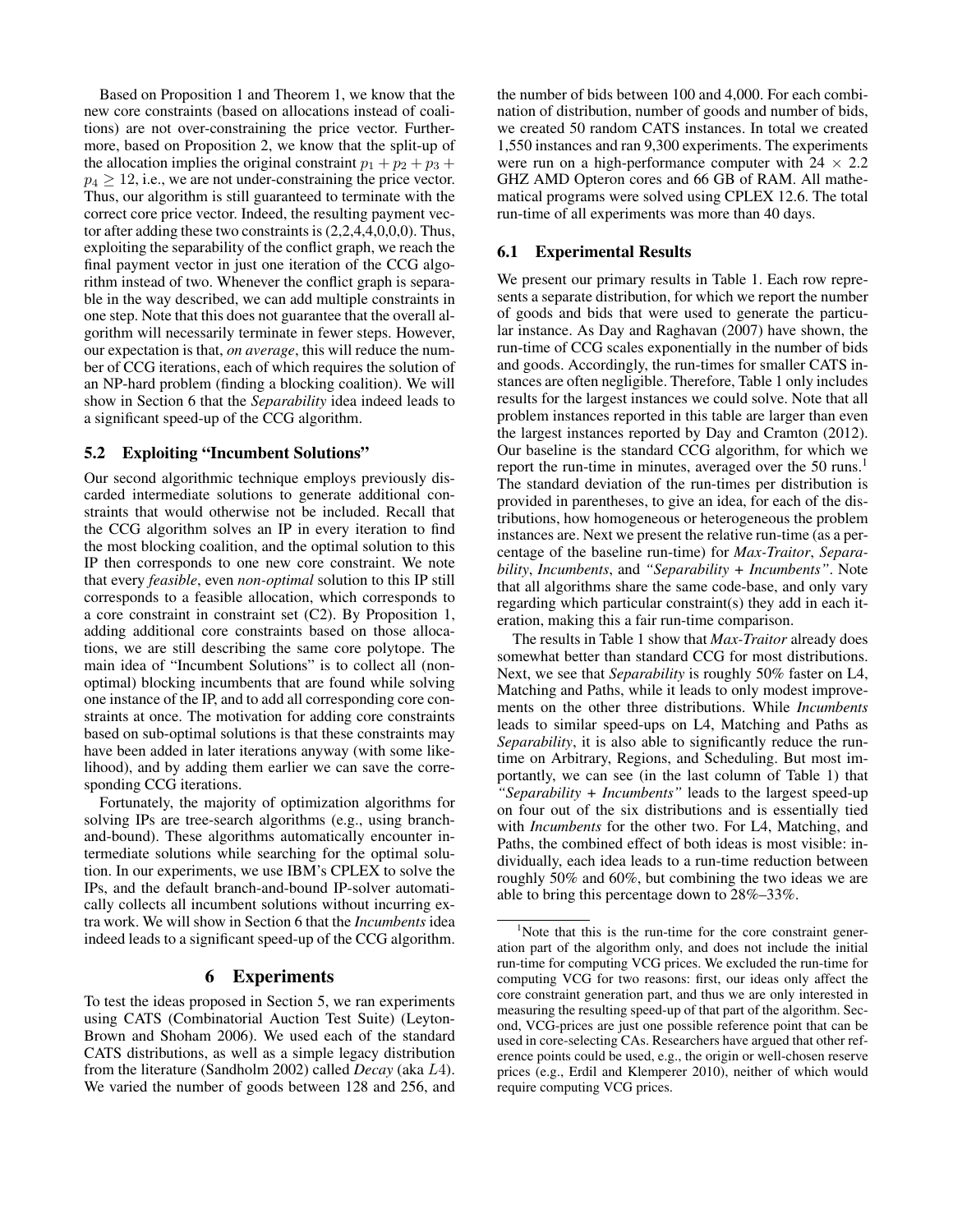|              |     |       | Distribution   # Goods   # Bids    Standard CCG |         |     |        | Max-Traitor   Separability   Incumbents   Separability + Incumbents |
|--------------|-----|-------|-------------------------------------------------|---------|-----|--------|---------------------------------------------------------------------|
| Arbitrary    | 128 | 1.000 | $\vert$ 22:37 min (18:10)                       | $101\%$ | 95% | 67%    | 61%                                                                 |
| Decay $(L4)$ | 256 | 2.000 | $8:20 \text{ min } (2:33)$                      | 89%     | 55% | 60%    | $33\%$                                                              |
| Matching     | 256 | 2.000 | $16:57 \text{ min} (7:00)$                      | 83%     | 56% | 54%    | $32\%$                                                              |
| Paths        | 256 | 4.000 | $14:00 \text{ min } (3:31)$                     | 80%     | 49% | 55%    | $28\%$                                                              |
| Regions      | 256 | 2.000 | $45:21 \text{ min } (81:42)$                    | 93%     | 93% | $51\%$ | $51\%$                                                              |
| Scheduling   | 128 | 4.000 | $178:25 \text{ min } (273:03)^{-1}$             | 35%     | 96% | 23%    | 24%                                                                 |

Table 1: Results for all six distributions. Absolute run-times (in minutes) are provided for standard CCG (=baseline), with standard deviation in parentheses. For all other algorithms, the relative run-time to the baseline is provided. All results are averages over 50 instances. In each row, the algorithm with the lowest average run-time is marked in bold.

This speed-up is largely due to our algorithm reducing the number of subordinate NP-hard IP problems that are solved, as illustrated in Table 2. For each of the six distributions, we report the correlation between the run-time of *"Separability + Incumbents"* and the number of constraint generation iterations of the algorithm. As we see, this correlation is extremely high, except for Scheduling.<sup>2</sup> The last column of Table 2 provides the worst run-time of *"Separability + Incumbents"* relative to standard CCG across all 50 instances. Thus, we observe that our algorithm performs extremely well, not only *on average* (as shown in Table 1), but also *in the worst case* (somewhat less true for Scheduling).

To get a sense of how these results scale in the size of the auction, consider Figure 2, where we plot the run-time of *"Separability + Incumbents"* relative to standard CCG for a fixed number of goods (the same as reported in Table 1), increasing the number of bids on the x-axis. Note that we exclude those data points were the average run-time for standard CCG is less than 250ms. Furthermore, each line ends at the maximum number of bids that we were able to run, as reported in Table 1. Figure 2 illustrates that the relative performance advantage of our algorithm generally gets larger as the number of bids is increased for all distributions but Scheduling. To summarize, our results demonstrate that*"Separability + Incumbents"* leads to a significant speed-up which is often 50% or larger, and the speed-up can be expected to grow as the number of bids is increased.

<sup>2</sup>Note that Scheduling has a significantly higher run-time variance than the other distributions; this occurs not only across the 50 instances (as reported in Table 1), but even across rounds for individual instances. Thus, all of our results for Scheduling have a significantly higher margin of error.

| Distribution | Run-time & Iteration<br>Correlation | Worst Relative<br>Run-time |  |
|--------------|-------------------------------------|----------------------------|--|
| Arbitrary    | 0.83                                | $104\%$                    |  |
| Decay (L4)   | 0.98                                | 54%                        |  |
| Matching     | 0.96                                | 61\%                       |  |
| Paths        | 0.99                                | 47%                        |  |
| Regions      | 0.90                                | 101%                       |  |
| Scheduling   | 0.36                                | 133%                       |  |

Table 2: Correlation between run-time and # of CCG iterations, and the worst run-time of "Separability + Incumbents" relative to standard CCG (=baseline) across all 50 instances.

## 7 Conclusion

In this paper, we have made several contributions regarding the design of a faster algorithm for core constraint generation in CAs. First, we have characterized the limits of the *Max-Traitor* heuristic. Next, we have proposed a new formulation of the *core* in terms of *allocations*, and we have proved that it describes the same core polytope as the previous definition. Furthermore, we have proved that some constraints can be strengthened by (a) dropping non-conflicted winners from a constraint, or (b) splitting up a separable core constraint. Based on this theory, we have introduced two algorithmic ideas. The first one takes advantage of structural separability in allocative conflicts between bidders. The second one adds additional constraints based on nonoptimal blocking solutions to often prevent additional iterations. Both ideas work by generating multiple (strong) constraints in each iteration of the CCG algorithm to reduce the total number of NP-hard problems that are solved to compute core prices. Our experimental results using CATS have shown that our main algorithm is significantly faster than the current state-of-the-art algorithm across all distributions.

In real-world CAs, there is often a time constraint on how long solving the pricing problem may maximally take. For this reason, the auctioneer generally restricts the maximal number of bids per bidder. Having an algorithm that is between two and four times faster will enable the auctioneer to allow for additional bids, which will increase efficiency (and thereby revenue/profits) of the auction. Given that CAs are used to allocate billions of dollars of resources every year, we expect our ideas to have a large practical impact.



Figure 2: Run-time of "Separability + Incumbents" relative to standard CCG (=baseline), for a fixed number of goods.